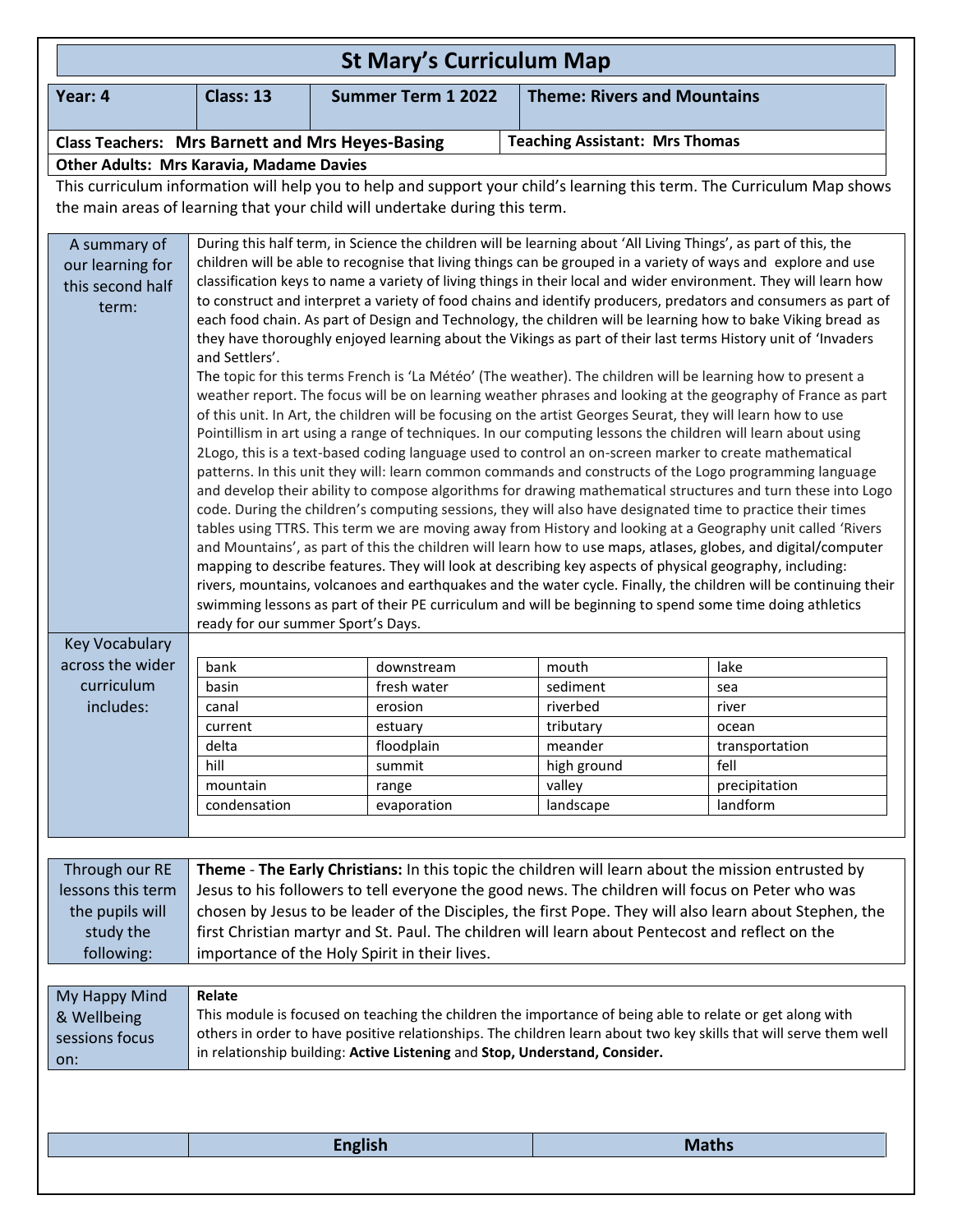| These are the     | This half term the children will be focusing on                                                                                                                                                                                                                                                                                                                                                                                                                                                                                                                                                                                                                                                                                                                                                                                                                                                                                                                                 | In mental maths, we will be encouraging the children                                                                                                                                                                                                                                                                                                                                                                                                                                                                                                                                                                                                                                                                                                                                                                                                                                                                                                                                                                                                                   |  |
|-------------------|---------------------------------------------------------------------------------------------------------------------------------------------------------------------------------------------------------------------------------------------------------------------------------------------------------------------------------------------------------------------------------------------------------------------------------------------------------------------------------------------------------------------------------------------------------------------------------------------------------------------------------------------------------------------------------------------------------------------------------------------------------------------------------------------------------------------------------------------------------------------------------------------------------------------------------------------------------------------------------|------------------------------------------------------------------------------------------------------------------------------------------------------------------------------------------------------------------------------------------------------------------------------------------------------------------------------------------------------------------------------------------------------------------------------------------------------------------------------------------------------------------------------------------------------------------------------------------------------------------------------------------------------------------------------------------------------------------------------------------------------------------------------------------------------------------------------------------------------------------------------------------------------------------------------------------------------------------------------------------------------------------------------------------------------------------------|--|
| main learning     | Persuasion and writing about Rainforest                                                                                                                                                                                                                                                                                                                                                                                                                                                                                                                                                                                                                                                                                                                                                                                                                                                                                                                                         | to develop rapid recall of their times tables. Also                                                                                                                                                                                                                                                                                                                                                                                                                                                                                                                                                                                                                                                                                                                                                                                                                                                                                                                                                                                                                    |  |
|                   | deforestation.                                                                                                                                                                                                                                                                                                                                                                                                                                                                                                                                                                                                                                                                                                                                                                                                                                                                                                                                                                  | practising quick mental calculations and recalling key                                                                                                                                                                                                                                                                                                                                                                                                                                                                                                                                                                                                                                                                                                                                                                                                                                                                                                                                                                                                                 |  |
| objectives that   | The Great Kapok Tree by Lynne Cherry                                                                                                                                                                                                                                                                                                                                                                                                                                                                                                                                                                                                                                                                                                                                                                                                                                                                                                                                            | facts.                                                                                                                                                                                                                                                                                                                                                                                                                                                                                                                                                                                                                                                                                                                                                                                                                                                                                                                                                                                                                                                                 |  |
| will be taught    | The aims:-                                                                                                                                                                                                                                                                                                                                                                                                                                                                                                                                                                                                                                                                                                                                                                                                                                                                                                                                                                      | <b>Decimals:</b>                                                                                                                                                                                                                                                                                                                                                                                                                                                                                                                                                                                                                                                                                                                                                                                                                                                                                                                                                                                                                                                       |  |
| during this term: | Discussing writing similar to that which<br>$\bullet$<br>they are planning to write in order to<br>understand and learn from its<br>structure/vocabulary/grammar<br>Organising paragraphs around a theme.<br>$\bullet$<br>Articulate and justify answers, arguments<br>and opinions.<br>Give well-structured descriptions,<br>explanations and narratives for different<br>purposes<br>Participate in discussions, presentations,<br>$\bullet$<br>performances, role play, improvisations<br>and debates.<br>Consider and evaluate different<br>viewpoints,<br>Composing and rehearsing sentences<br>$\bullet$<br>orally using an increasing range of<br>sentence structures.<br>Using commas after fronted adverbials.<br>Indicating possession by using the<br>$\bullet$<br>possessive apostrophe with plural nouns.<br>Assessing the effectiveness of their own<br>and others' writing and suggesting<br>improvements.<br>Proof-read for spelling and punctuation<br>errors. | Counting up and down in hundredths;<br>$\bullet$<br>recognising that hundredths arise when<br>dividing an object by 100 and dividing<br>tenths by 10.<br>Recognise and write decimal equivalents of<br>$\bullet$<br>any number of tenths or hundredths<br>recognise and write decimal equivalents to<br>$\bullet$<br>$\frac{1}{4}$ $\frac{1}{2}$ $\frac{3}{4}$<br>find the effect of dividing a one- or two-<br>$\bullet$<br>digit number by 10 and 100, identifying the<br>value of the digits in the answer as ones,<br>tenths and hundredths.<br>round decimals with 1 decimal place to the<br>$\bullet$<br>nearest whole number.<br>compare numbers with the same number of<br>$\bullet$<br>decimal places up to 2 decimal places.<br>solve simple measure and money problems<br>$\bullet$<br>involving fractions and decimals to 2<br>decimal places.<br>Money:<br>Estimate, compare and calculate different measures,<br>including money in pounds and pence.<br>It is <b>ESSENTIAL</b> that your child knows their times<br>tables to 12x12 by the end of year. |  |

| <b>Things to Remember</b>                                                                                                                                                                                                                                                       |                                                                                                                                                                                                                                                                                                                                                            |  |
|---------------------------------------------------------------------------------------------------------------------------------------------------------------------------------------------------------------------------------------------------------------------------------|------------------------------------------------------------------------------------------------------------------------------------------------------------------------------------------------------------------------------------------------------------------------------------------------------------------------------------------------------------|--|
|                                                                                                                                                                                                                                                                                 |                                                                                                                                                                                                                                                                                                                                                            |  |
| P.E. Kit                                                                                                                                                                                                                                                                        | Swimming on a Wednesday. The children will require their swimming kit. This includes a<br>towel, a swimsuit/shorts.<br>Each child's PE kit needs to be in school from the start of term and taken home at the end<br>of each half term to be washed. Please keep them in school in case we do any additional<br>sports throughout the week $\circled{e}$ . |  |
| To read at home                                                                                                                                                                                                                                                                 | Read at home at least 3 times per week. Your child will receive a dojo for each time they<br>read at home, please update on Dojo when your child has read at home so they can be<br>rewarded.                                                                                                                                                              |  |
| <b>Homework</b>                                                                                                                                                                                                                                                                 | Homework weekly spellings will be sent home every Friday to learn for a test on the<br>following Friday. Can your child please complete a TTRS Soundcheck daily. There will be<br>weekly homework tasks for comprehension, SPAG or maths. All homework tasks will be<br>set each Friday and will be due in by the following Thursday.                      |  |
| Please avoid bringing backpacks to school due to space in our cloakrooms.<br>Please remember to check your Class Dojo app daily for up to date individual, school or specific class information. Our School<br>Website and Facebook Page are also vital sources of information. |                                                                                                                                                                                                                                                                                                                                                            |  |
| Dates<br>Diary                                                                                                                                                                                                                                                                  |                                                                                                                                                                                                                                                                                                                                                            |  |